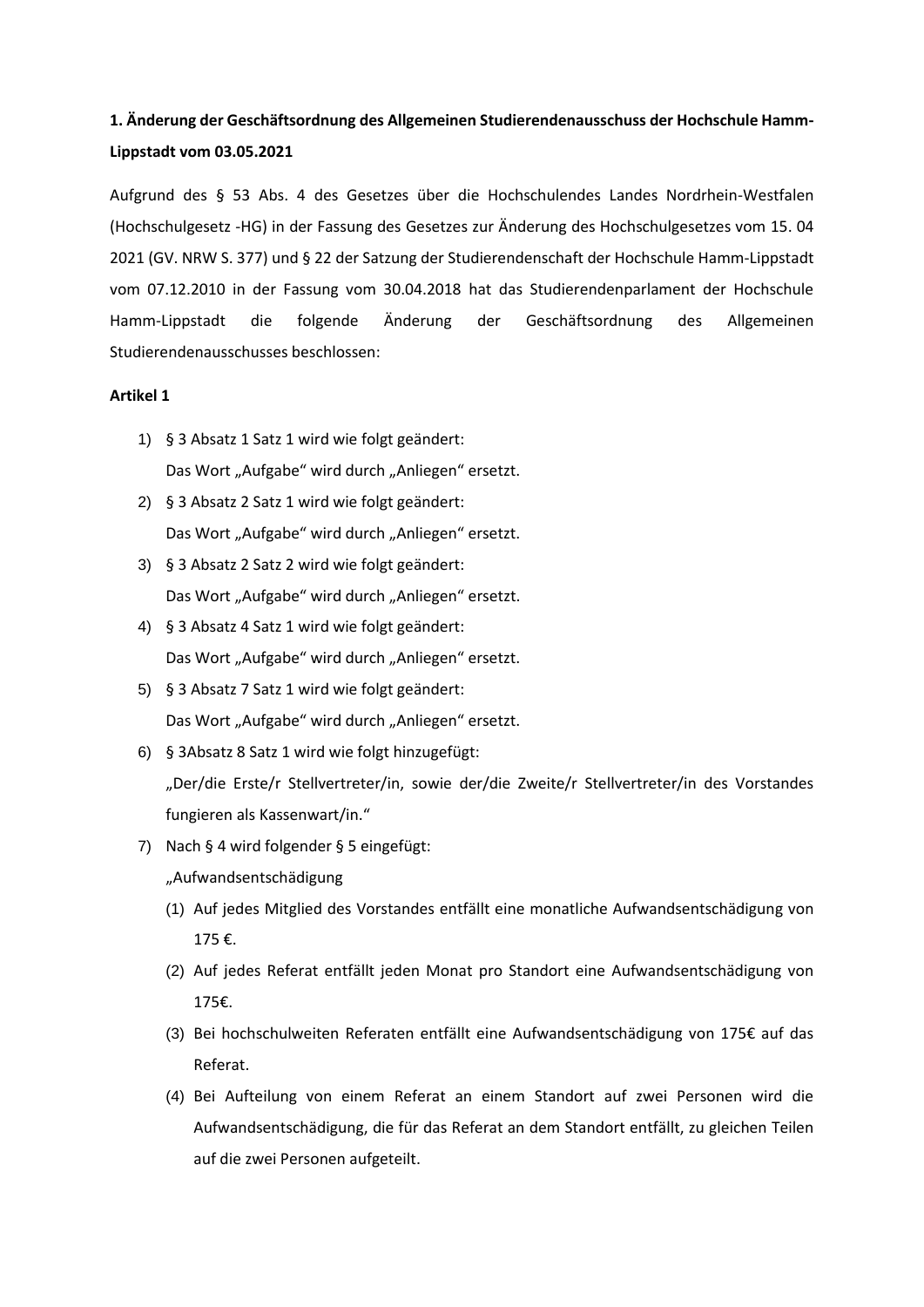- (5) Bei Aufteilung eines hochschulweiten Referates auf zwei Personen wird die Aufwandsentschädigung, die auf das Referat entfällt, zu gleichen Teilen auf die zwei Personen aufgeteilt."
- 8) Nach dem neu eingefügten § 5 wird folgender § 6 eingefügt:

# "Salvatorische Klausel

Sollten sich einzelne Bestimmungen dieser Geschäftsordnung ganz oder teilweise als unwirksam oder undurchführbar erweisen oder infolge Änderungen der Gesetzgebung nach Inkrafttreten unwirksam oder undurchführbar werden, so bleiben die übrigen Bestimmungen und die Wirksamkeit der Geschäftsordnung im Ganzen hiervon unberührt."

9) Nach dem neu eingefügten § 5 wird folgender § 6 eingefügt:

## "Inkrafttreten

Die Geschäftsordnung tritt am Tage nach ihrer Veröffentlichung auf der AStA-Homepage (www.asta.hshl.de) in Kraft."

### **Artikel 2**

Die Geschäftsordnung tritt am Tage nach ihrer Veröffentlichung auf der AStA-Homepage (www.asta.hshl.de) in Kraft.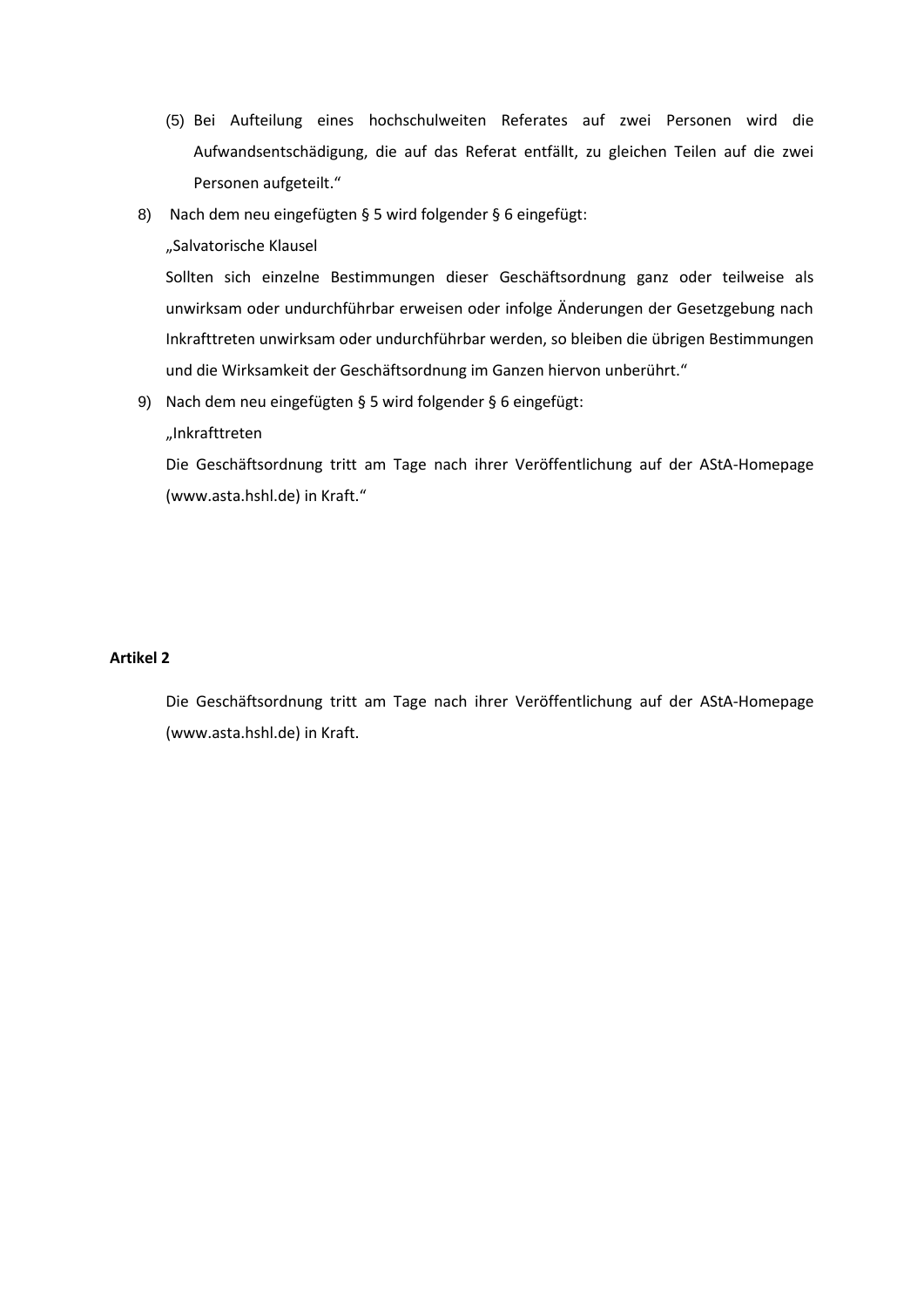# **1st Amendment to the Rules of Procedure of the General Students' Committee of Hamm-Lippstadt University of Applied Sciences of 03.05.2021**

Based on Section 53, (4) of the Higher Education Act of the State of North Rhine-Westphalia (Hochschulgesetz -HG) in the version of the Act Amending the Higher Education Act of 15 April 2021 (GV. NRW p. 377) and Section 22 of the Statutes of the Student Body of Hamm-Lippstadt University of Applied Sciences of 7 December 2010 in the version of 30 April 2018, the Student Parliament of Hamm-Lippstadt University of Applied Sciences has adopted the following amendment to the Rules of Procedure of the General Student Committee:

### **Article 1**

- 1) Section 3 (1), sentence 1 is amended as follows: The word "task" shall be replaced by "concern".
- 2) Section 3 (2) Sentence 1 is amended as follows: The word "task" shall be replaced by "concern".
- 3) Section 3 (2) sentence 2 shall be amended as follows: The word "task" shall be replaced by "concern".
- 4) Section 3 (4) sentence 1 shall be amended as follows: The word "task" shall be replaced by "concern".
- 5) Section 3 (7) sentence 1 shall be amended as follows: The word "task" shall be replaced by "concern".
- 6) Section 3 (8) sentence 1 shall be added as follows: "The First Deputy, as well as the Second Deputy of the Executive Committee shall act as Treasurer."
- 7) After Section 4 the following Section 5 shall be inserted:
	- " Allowance for expenses
		- (1) Each member of the Executive Committee shall receive a monthly expense allowance of 175 €.
		- (2) Each unit shall receive a monthly expense allowance of 175  $\epsilon$  per location.
		- (3) In the case of university-wide units, an expense allowance of 175€ shall be paid to the unit.
		- (4) If a unit at a location is divided between two persons, the allowance for the unit at the location shall be divided equally between the two persons.
		- (5) Where a university-wide unit is divided between two persons, the expense allowance attributable to the unit shall be divided equally between the two persons.".